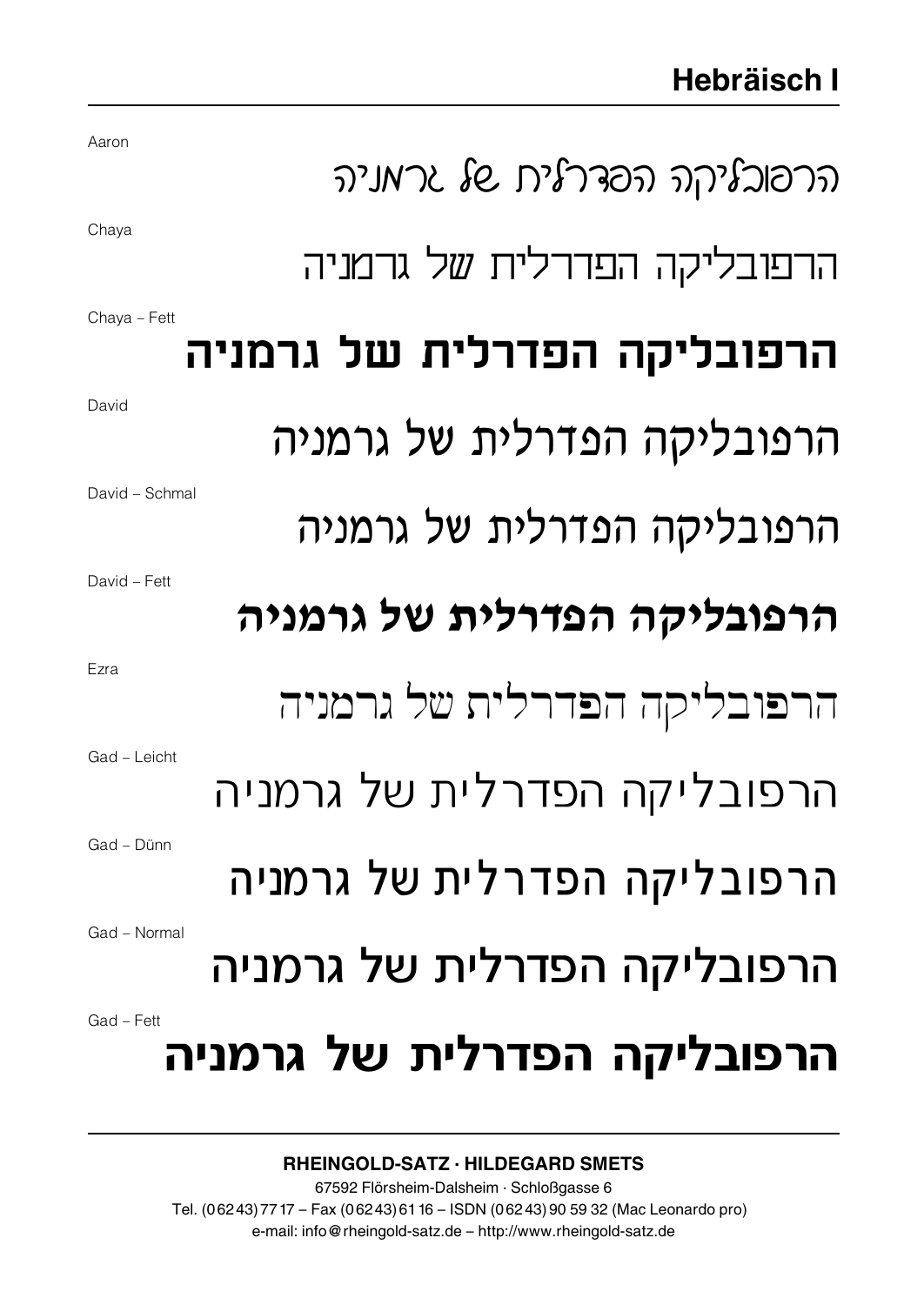| Grotesk - Breitfett | הרכובריקה הכדרלית ש         |
|---------------------|-----------------------------|
| Haifa               | הרפובליקה הפדרלית של גרמניה |
| Haifa - Fett        | הרפובליקה הפדרלית של גרמניה |
| <b>Isaac</b>        | הרפובליקה הפדרלית של גרמניה |
| Mendel              | הרפובליקה הפדרלית של גרמניה |
| Miriam              | הרפובליקה הפדרלית של גרמניה |
| Moses               | הרפובליקה הפדרלית של גרמניה |
| Moses - Kursiv      | הרפובליקה הפדרלית של גרמניה |
| Pecan Sonzino       | הרפובליקה הפדרלית של גרמניה |
| Rashi               | הרפובליקה הפדרלית של גרמניה |
| Reuven              | הרפובליקה הפדרלית של גרמניה |

## RHEINGOLD-SATZ · HILDEGARD SMETS

67592 Flörsheim-Dalsheim · Schloßgasse 6 Tel. (06243)7717 – Fax (06243)6116 – ISDN (06243)90 59 32 (Mac Leonardo pro) e-mail: info @ rheingold-satz.de – http://www.rheingold-satz.de